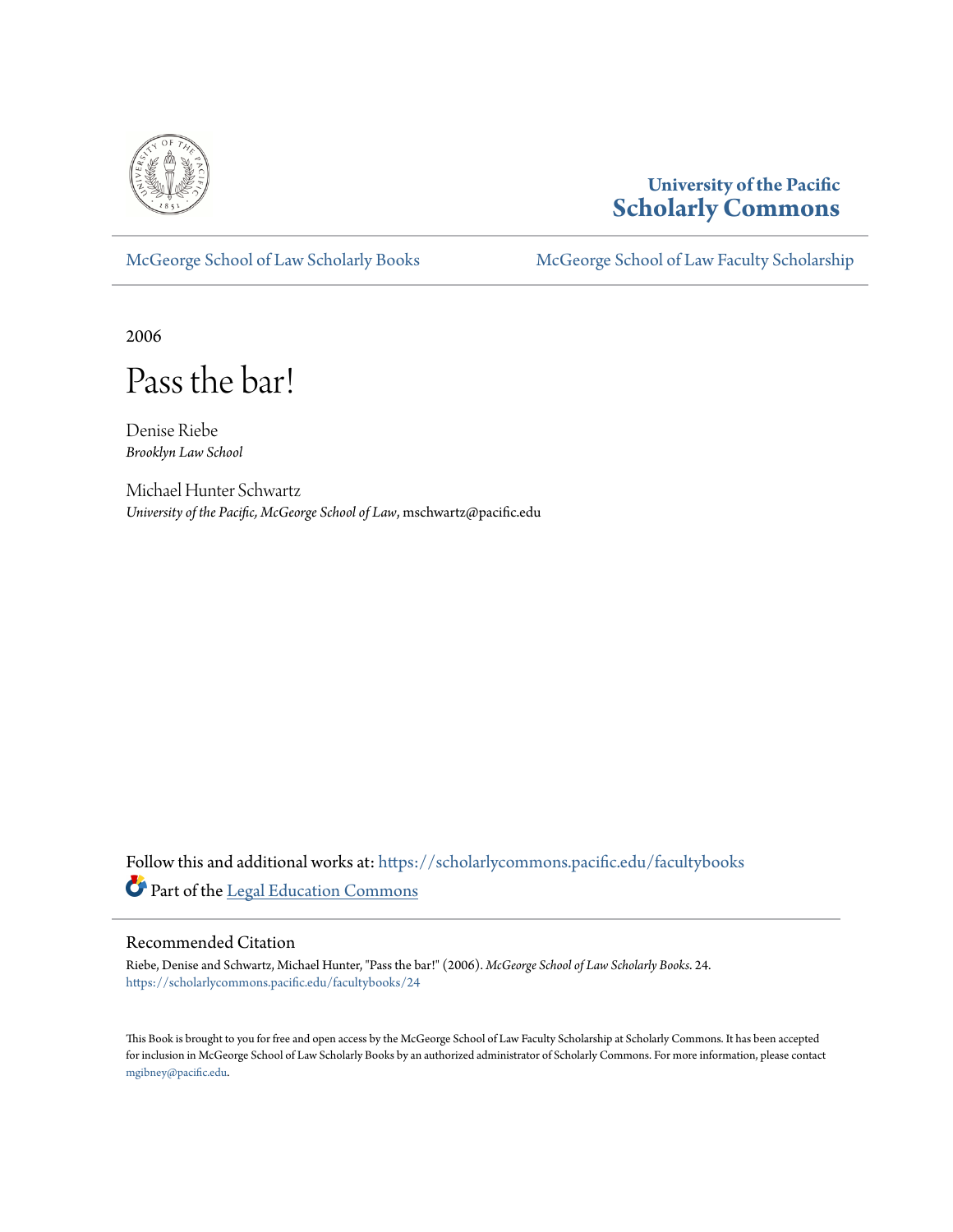# **PASS THE BAR!**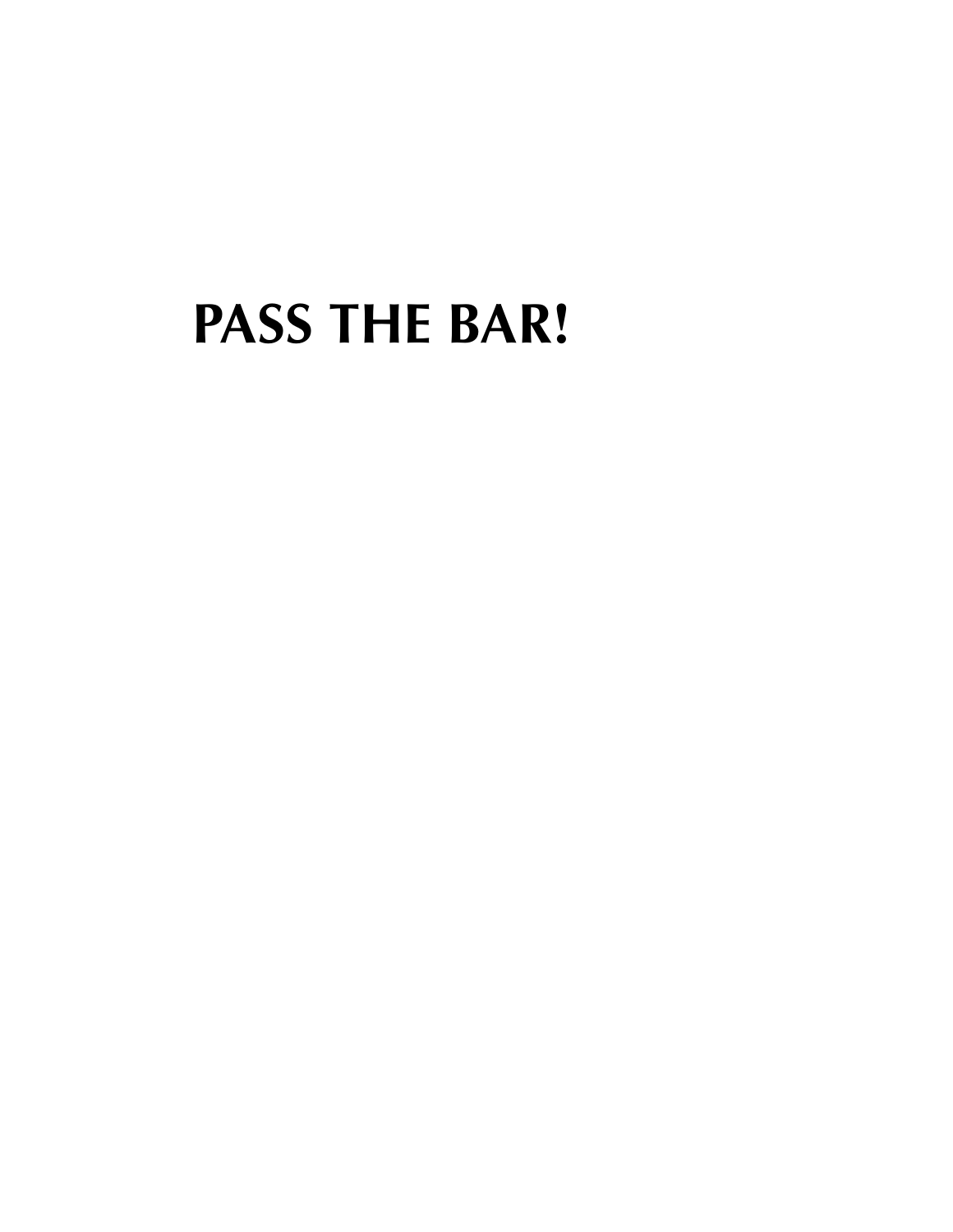Copyright © 2006 Denise Riebe and Michael Hunter Schwartz All Rights Reserved

Library of Congress Cataloging-in-Publication Data

Riebe, Denise.

Pass the bar / by Denise Riebe, Michael Hunter Schwartz. p. cm. Includes bibliographical references and index. ISBN 1-59460-165-8 (alk. paper) 1. Bar examinations--United States. I. Schwartz, Michael Hunter. II. Title. KF303.R54 2006 340.076--dc22 2005034209

> Carolina Academic Press 700 Kent Street Durham, North Carolina 27701 Telephone (919) 489-7486 Fax (919) 493-5668 www.cap-press.com

Printed in the United States of America Cover Illustration: Bruno Budrovic© images.com/Veer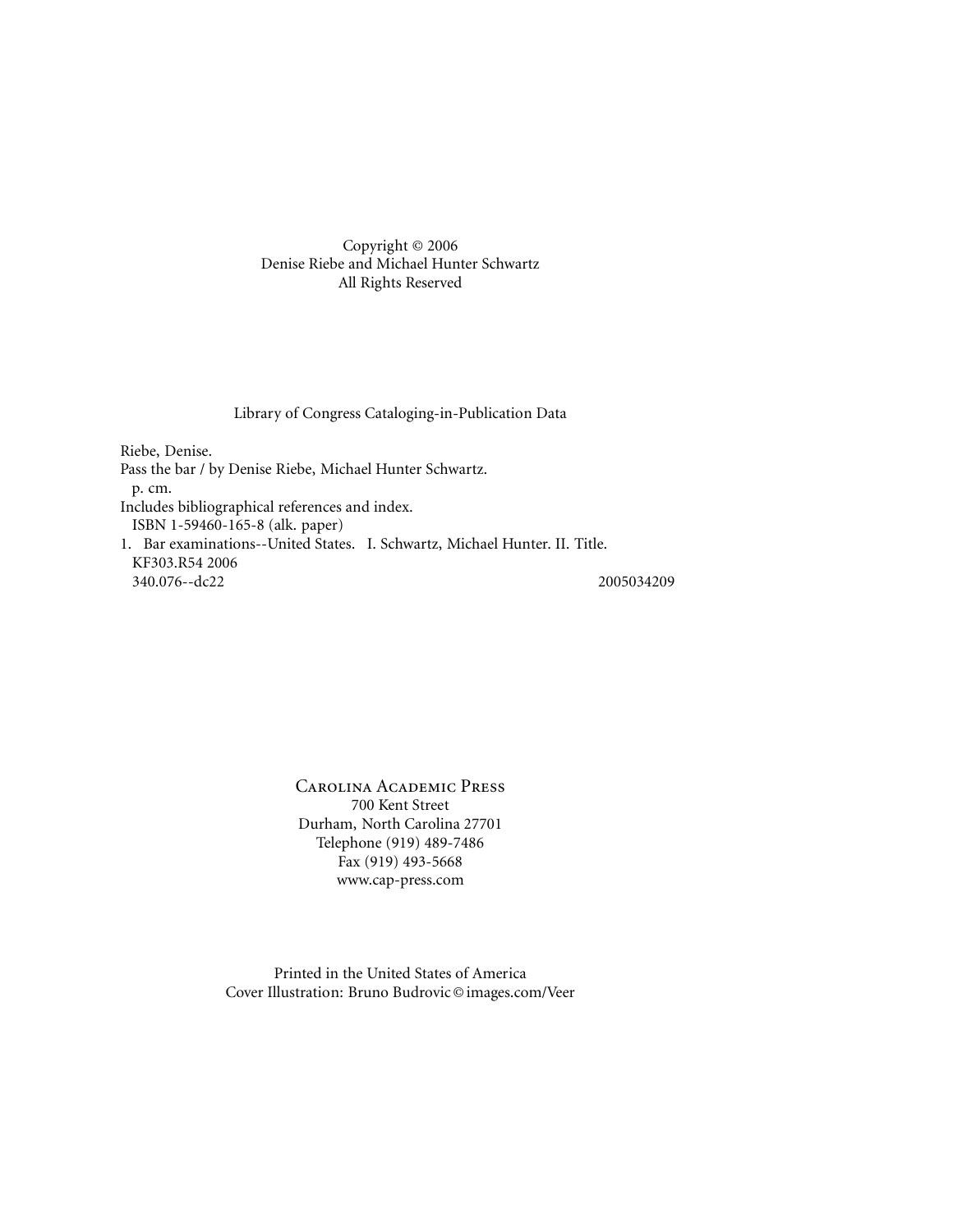# **PASS THE BAR!**

Denise Riebe Duke University School of Law

Michael Hunter Schwartz Charleston School of Law

Carolina Academic Press Durham, North Carolina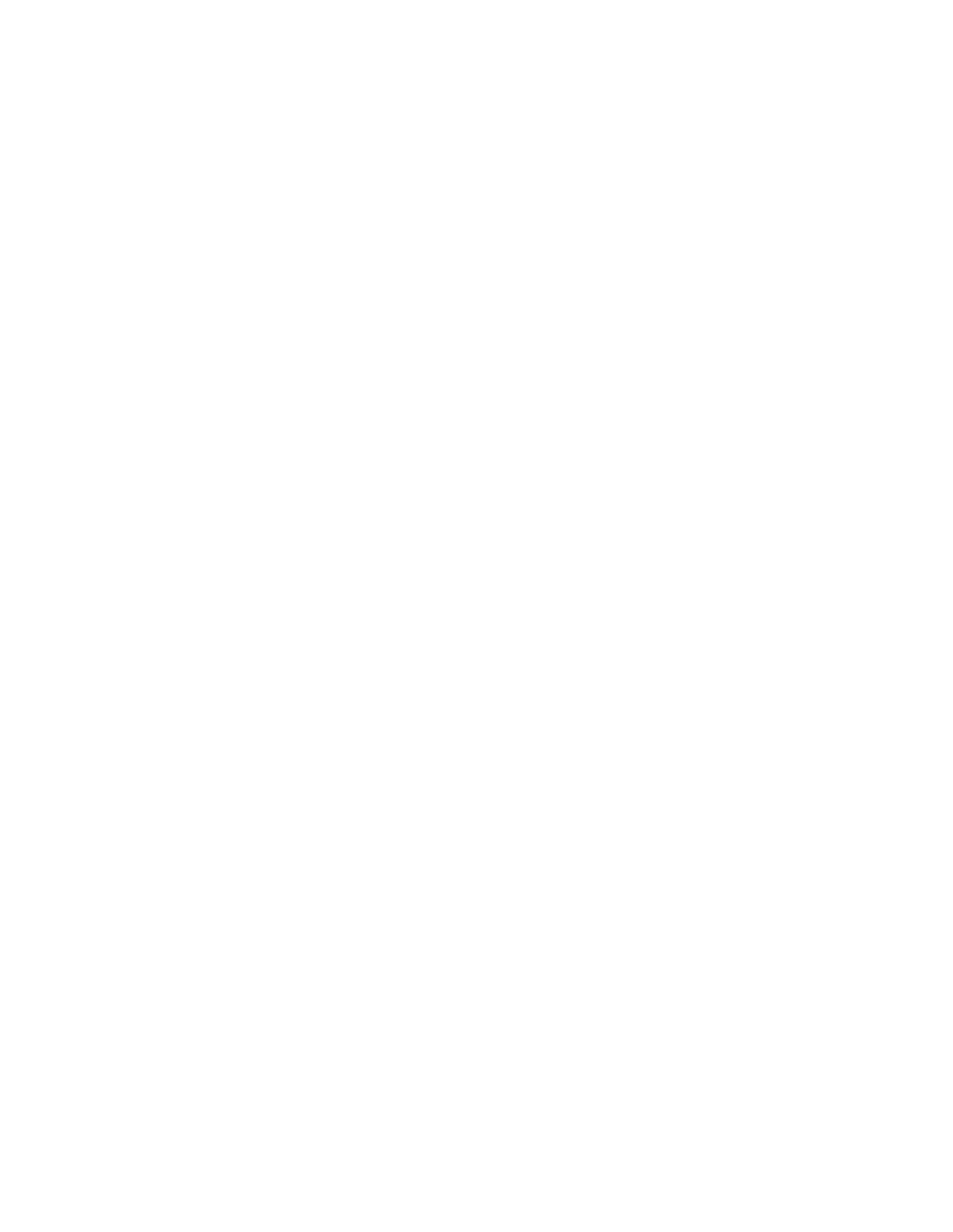## **CONTENTS**

| Acknowledgements                                                                                                                  | ix   |  |
|-----------------------------------------------------------------------------------------------------------------------------------|------|--|
| Foreword                                                                                                                          | xiii |  |
| Preface                                                                                                                           | XV   |  |
| <b>PART ONE</b><br><b>Bar Exam Preliminaries</b>                                                                                  |      |  |
| Chapter 1<br>What Are "Bar Exams" and Why Are They So Hard?                                                                       | 3    |  |
| Chapter 2<br><b>Action Plan Checklists</b>                                                                                        | 7    |  |
| Chapter 3<br>Staying Positive: Increasing Your Likelihood of Passing Your Bar Exam<br>by Managing Your Mood, Attitude, and Stress | 17   |  |
| Chapter 4<br>Preparing Your Significant Others for the Bar Exam                                                                   | 29   |  |
| <b>PART TWO</b><br>Licensing Requirements, Your Bar Exam, and Bar Review Courses                                                  |      |  |
| Chapter 5<br>Bar Exam Components                                                                                                  | 39   |  |
| Chapter 6<br>Carefully Selecting Your Bar Exam State                                                                              | 49   |  |
| Chapter 7<br>Obtaining Licensing Information for Your State                                                                       | 55   |  |
| Chapter 8<br><b>Bar Review Courses</b>                                                                                            | 63   |  |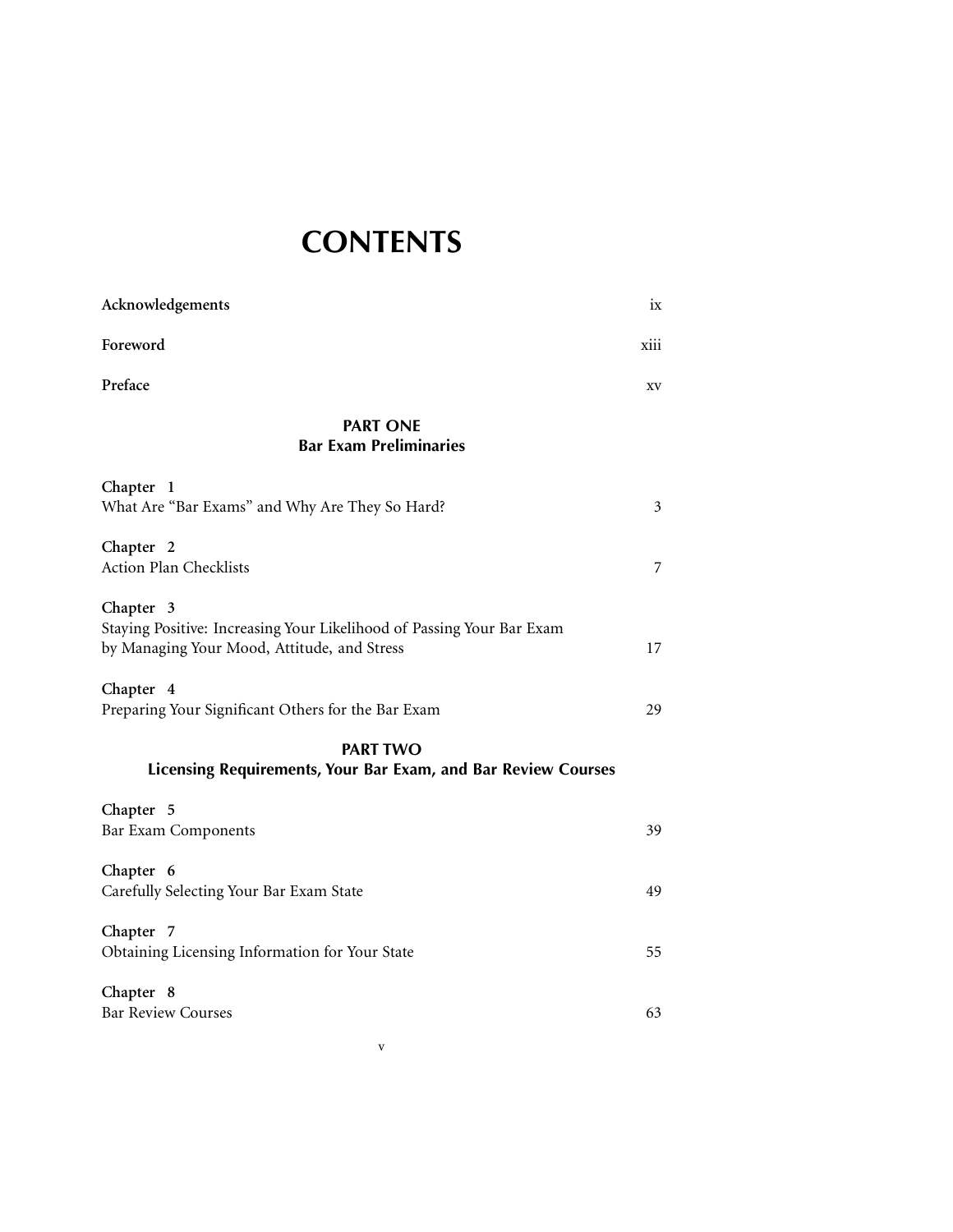#### **PART THREE Planning to Pass Your Bar Exam**

| Chapter 9<br>Bar Exam Statistics and Individual Risk Factors for Not Passing the Bar          | 71  |  |
|-----------------------------------------------------------------------------------------------|-----|--|
| Chapter 10<br>Your Winning Game Plan                                                          | 77  |  |
| <b>PART FOUR</b><br><b>Expert Study Strategies</b>                                            |     |  |
| Chapter 11<br>The Knowledge and Skills You Bring to Your Bar Study                            | 87  |  |
| Chapter 12<br>Your Study Strategies Should Change Over Time                                   | 91  |  |
| Chapter 13<br>Expert Study Strategies for Substantive Law                                     | 95  |  |
| Chapter 14<br>Doing Practice Exam Questions for Your Multistate Bar Exam                      | 125 |  |
| Chapter 15<br>Doing Practice Exam Questions for Your Essay Exam                               | 141 |  |
| Chapter 16<br>Doing Practice Exam Questions for Your Performance Exam                         | 179 |  |
| Chapter 17<br>Putting it all Together: Your Individualized Study Plan                         | 205 |  |
| Chapter 18<br>"What-ifs": Dealing with an Unexpected Crisis During<br>Your Preparation Period | 213 |  |
| <b>PART FIVE</b><br><b>Taking Your Bar Exam and More</b>                                      |     |  |
| $Cl_{2}$ = $\pm 10$                                                                           |     |  |

| Chapter 19                              |     |
|-----------------------------------------|-----|
| Taking Your Bar Exam                    | 221 |
|                                         |     |
| Chapter 20                              |     |
| Getting Licensed in More Than One State | 227 |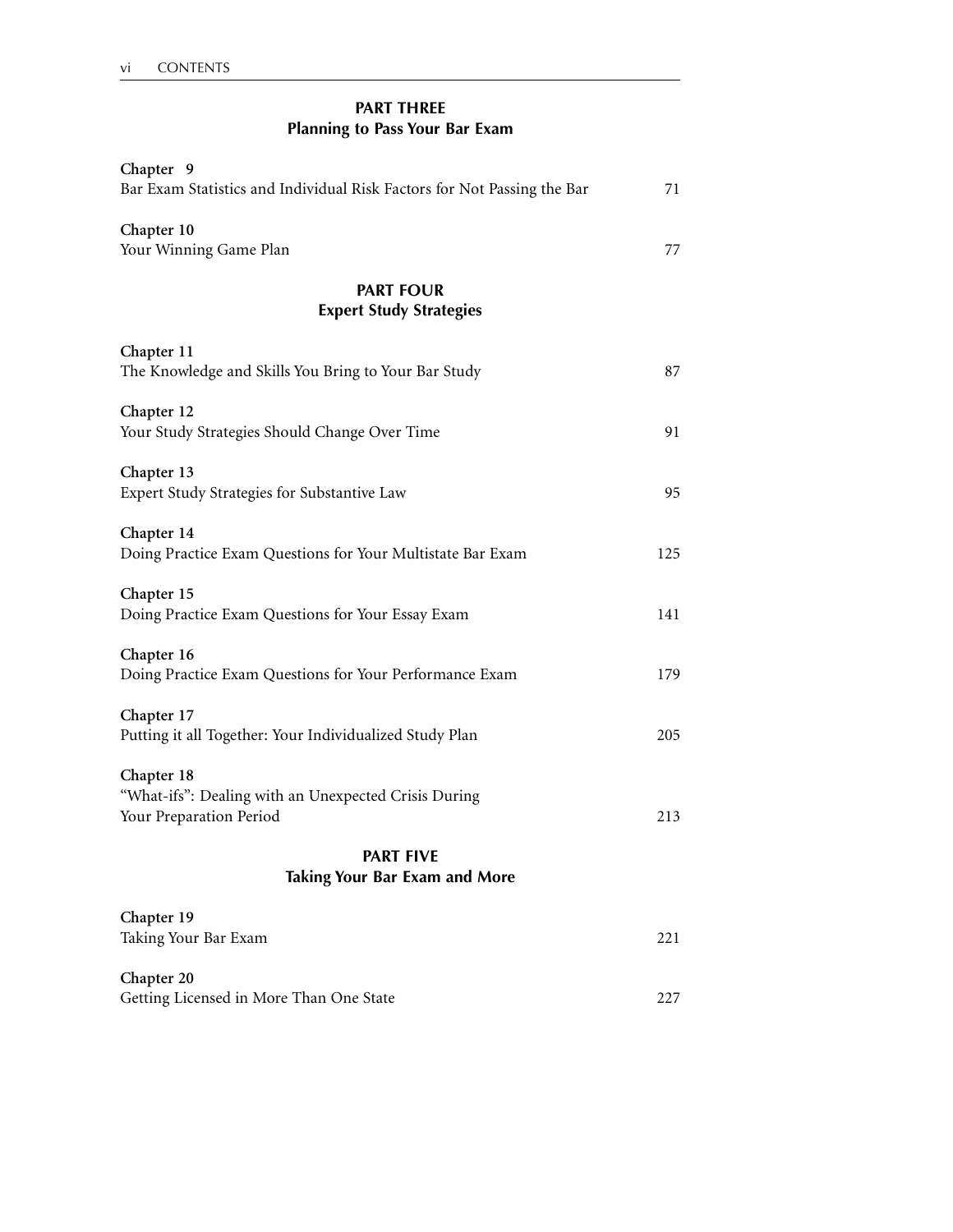| Chapter 21                                         |     |  |
|----------------------------------------------------|-----|--|
| Repeating a Bar Exam                               | 229 |  |
| <b>Final Words</b>                                 | 235 |  |
| <b>APPENDICES</b>                                  |     |  |
| Appendix A<br>National Conference of Bar Examiners | 239 |  |
| Appendix B<br><b>State Licensing Offices</b>       | 241 |  |
| Appendix C<br>More Bar Preparation Resources       | 243 |  |
| Appendix D<br>Answers to Sample MBE Questions      | 245 |  |
| Appendix E<br>Answers to Sample MPRE Questions     | 247 |  |
| Appendix F<br>Sample Answers to Essay Questions    | 249 |  |
| Appendix G<br>MPT Point Sheet for Sample Question  | 305 |  |
| Appendix H<br>More Practice Questions              | 311 |  |
| Index                                              | 319 |  |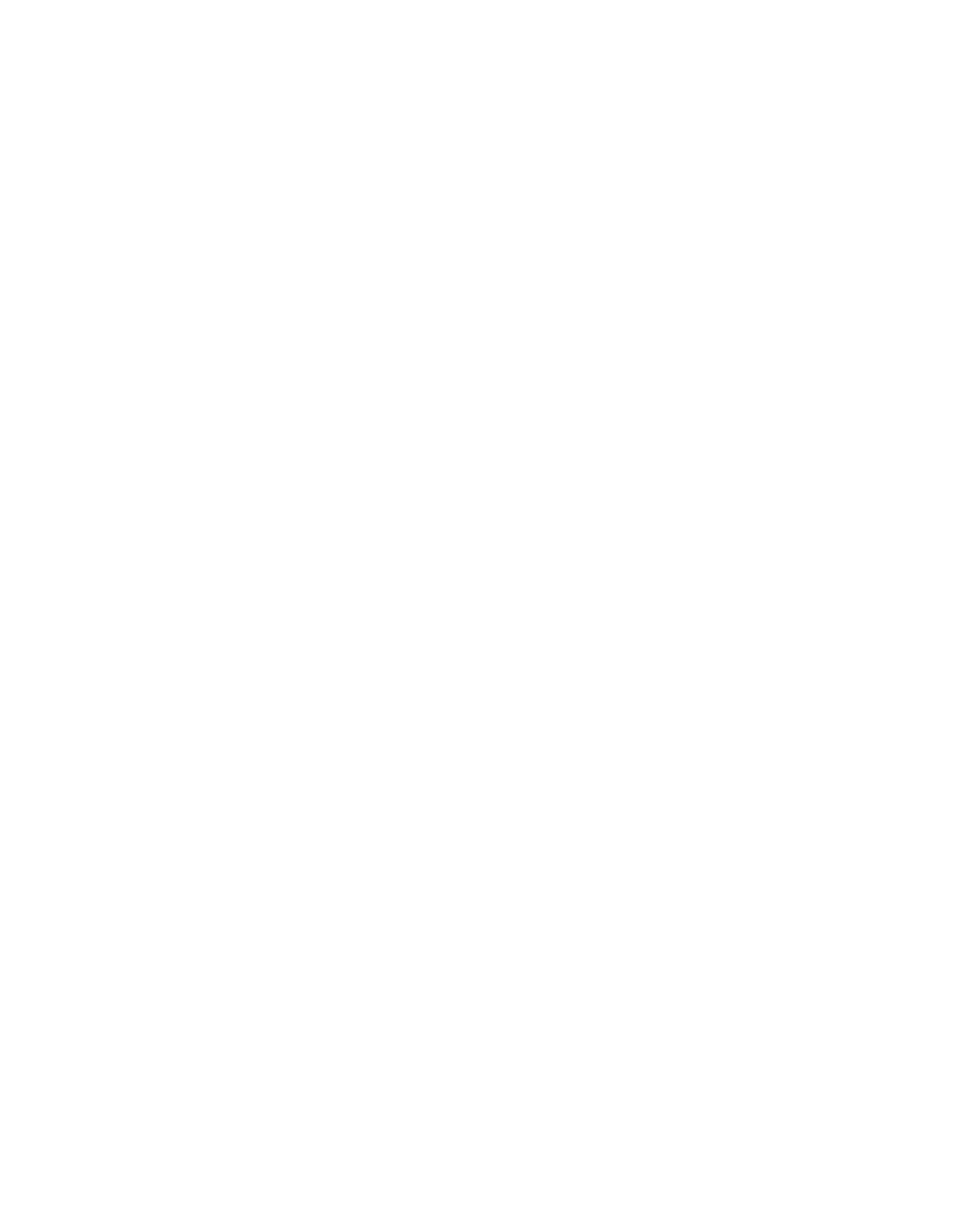## **ACKNOWLEDGEMENTS**

This text reflects a forty-year journey, between the two of us, in the legal profession: becoming lawyers, practicing law, teaching at law schools, and working with law students. We feel grateful that we've had such interesting and fulfilling career experiences, and that our paths intersected (by coincidence, over the Internet) to produce this text as collaborators. We would like to thank the numerous individuals and institutions that have supported us as individuals as well as the publication of this text.

#### *Professor Riebe*

It's fascinating to witness a variety of professional and life experiences merge to produce a text such as *Pass the Bar!* I'm grateful for the widespread support I've received for this project, and I'd like to thank everyone who has supported my efforts.

Thanks first to my family: my husband, Mike, and our wonderful daughters, Elizabeth and Hannah. It's my hope that Elizabeth and Hannah will both become engaged learners whose lives are enriched by life-long learning, and that they'll find in their careers the level of satisfaction I've experienced coaching students.

Second, thanks to my extended family: my mother and father, Duane and Ruth Daggett; my second set of parents, Ken and Elaine Riebe; my siblings, Dave Daggett, Dawn Brac kmann, Danielle Shealy, and Darci Grady, and their families; and Ann Robertson, Coleen Miller, and Chris McLeod, three amazing women who have had a significant impact on my life.

Third, I wish to thank my professional mentors and colleagues. I am fortunate to live in an area with several excellent law schools, and especially fortunate to have the opportunity to teach at two of them: Duke University School of Law in Durham, North Carolina, and the University of North Carolina School of Law ("UNC") in Chapel Hill, North Carolina.

I would like to thank my Duke colleagues for their encouragement and support: Professor Sara Beale, Professor Tom Metzloff, Dean Theresa Newman, Dean Jill Miller, Dean Bruce Elvin, Professor Diane Dimond, Professor Hans Linnartz, Professor Sarah Ludington, Professor Joan Magat, Professor JoAnn Ragazzo, and my assistant, Eileen Wojciechowski.

Also, thanks to my UNC colleagues. Professor Ruth Ann McKinney at UNC is the person who first recommended that I write a book about the bar exam. She is an immensely wise woman, was my first and most influential mentor, and is a wonderful colleague and friend. I also thank my other colleagues at UNC who have supported my professional efforts: Dean Gail Agrawal, Dean Slyvia Novinsky, and Professor Bobbi Boyd.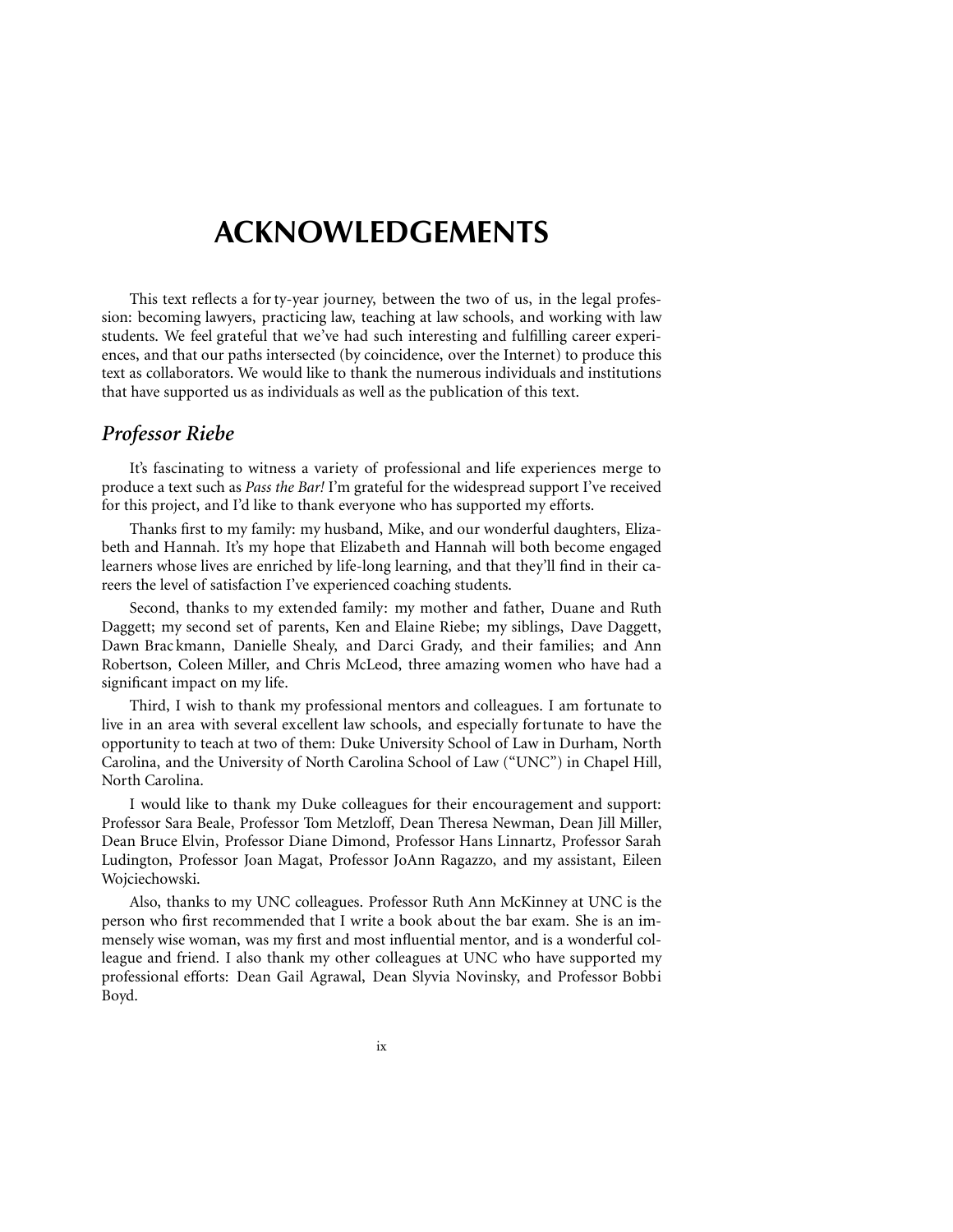Next, I thank my coauthor, Michael Schwartz, an incredibly caring and talented professional who is deeply committed to academic success and who has a positive effect on all those with whom he interacts. I feel fortunate that I met you, am grateful that you were willing to be my collaborator, and thank you for teaching me so much about educational theory.

Finally, I thank my students—the reason I teach. I'm grateful to have worked with many bright, enthusiastic, and energetic students who I am confident will make significant contributions during their legal careers. Special thanks to my students who have taken the time to read and edit the manuscript for our text: Brian Berman, Jeff Goldman, Chris Hart, Heather Howard, Matt Leerberg, Alyssa Rower, and Britt Whitesell. I'm confident they'll pass the bar as well as set new ones in their legal careers.

#### *Professor Schwartz*

The opportunity to write a set of acknowledgements daunts me because of the difficulty of including everyone who has influenced my life and work. But I also enjoy the process because it gives me perspective. So, here goes.

Thanks to my wife Stacey, who is not only the best editor I know but is also the best advisor, wife, friend, and person I know. Every time I have listened to you, good things have happened. I hope I keep paying attention. Thanks also to my daughters, Kendra and Samantha; you inspire me in every way—to try to be the best father, teacher, and man I can be.

I thank my mom, Alice Gokkes, for teaching me to care so much about the people who mean something to me and my father, Albert Schwartz, whose model of how to be a spouse, a father, and a man I have adopted without reserve. I also thank my siblings, Jackie, Terry, Gail, and Steve and my stepfather, Harry, for supporting me and my career, even when my career caused me to move 3,000 miles away.

Thanks also go in many professional directions. Thanks to my former colleagues at Western State University School of Law; I know of no faculty that is more committed to the success of its students. In particular, I thank Susan Keller, whom I still regard as a mentor and the legal thinker I hope someday to be. Her insights into legal learning in general and about the bar exam in particular influence me in ways so numerous and varied that I can no longer trace all of them.

Thanks also to my new colleagues at Charleston School of Law. I feel lucky to be joining a group I admire so much. Thanks also to three deans, Dennis Honabach, one of the smartest people I have ever met, Maryann Jones, one of the most dedicated and hardest-working people in legal education, and Richard Gershon, for whom I'd gladly work at any job.

Professional (and personal) thanks also are due Professor Jan Heck, who started me on the path that has given me a career I never anticipated. I also wish to acknowledge the professional and personal inspiration of Professors Gerry Hess, Vernellia Randall, Paula Lustbader, Alice Thomas, Ruth Ann McKinney, Barbara Glesner-Fines, Sophie Sparrow, Carole Buckner, Roy Stuckey, Laura Rovner, Larry Krieger, and Justine Dunlap.

Thanks also to my many students over my thirteen years in teaching. I remain amazed to be paid to have the opportunity to teach and learn from you.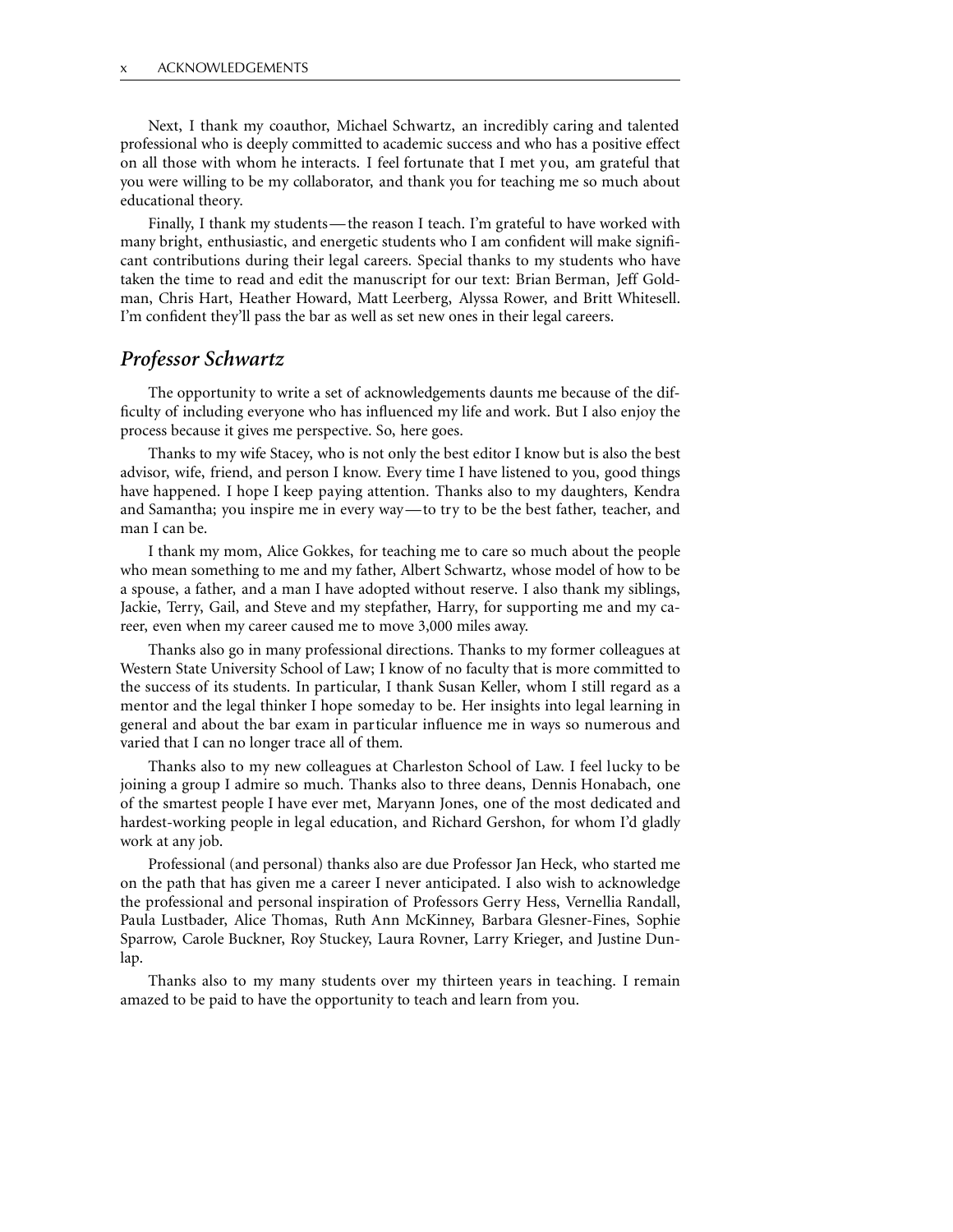Finally, thanks to my coauthor and friend, Denise Riebe. I greatly admire your insight, intelligence, thoughtfulness, and diligence, and I greatly value your kindness, sense of humor, patience, and wonderful listening skills.

#### *Professors Riebe and Schwartz*

We thank all of the professors working in academic success programs at law schools across the nation, an incredibly dedicated group of professionals who have a positive impact in the lives of thousands of law students. Since we undertook writing this text, we've had widespread support from academic success professionals—including colleagues we've met at conferences and others we've never met in person who have sent us e-mails congratulating us on our publication contract and expressing their interest in our work.

We extend special thanks to two of these professional colleagues who volunteered to review our text before publication: Nancy Luebbert, Director of the Academic Support Program at the University of Idaho College of Law in Moscow, Idaho, and Emmeline Reeves, Associate Professor for Academic Success at the University of Richmond School of Law in Richmond, Virginia.

We also thank our publisher, Carolina Academic Press, our primary contact, Robert Conrow, Jennifer Gilchrist, and Erin Ehman for making the publication of our text a reality.

Further, we thank the Law School Admissions Council ("LSAC") and the American Bar Association ("ABA"). As organizations, both the LSAC and the ABA have recognized the obligation that legal educators have to assist students in passing their bar exams and becoming practicing lawyers, and the link between bar passage efforts and student recruitment, retention, placement, and increasing the diversity of our profession. We especially thank Kent Lollis, Associate Executive Director and Assistant to the President for Minority Affairs at the LSAC, a committed professional who spearheads numerous projects to increase the effectiveness of legal education and to increase the diversity of the profession.

> —Denise Riebe —Michael Hunter Schwartz August 2005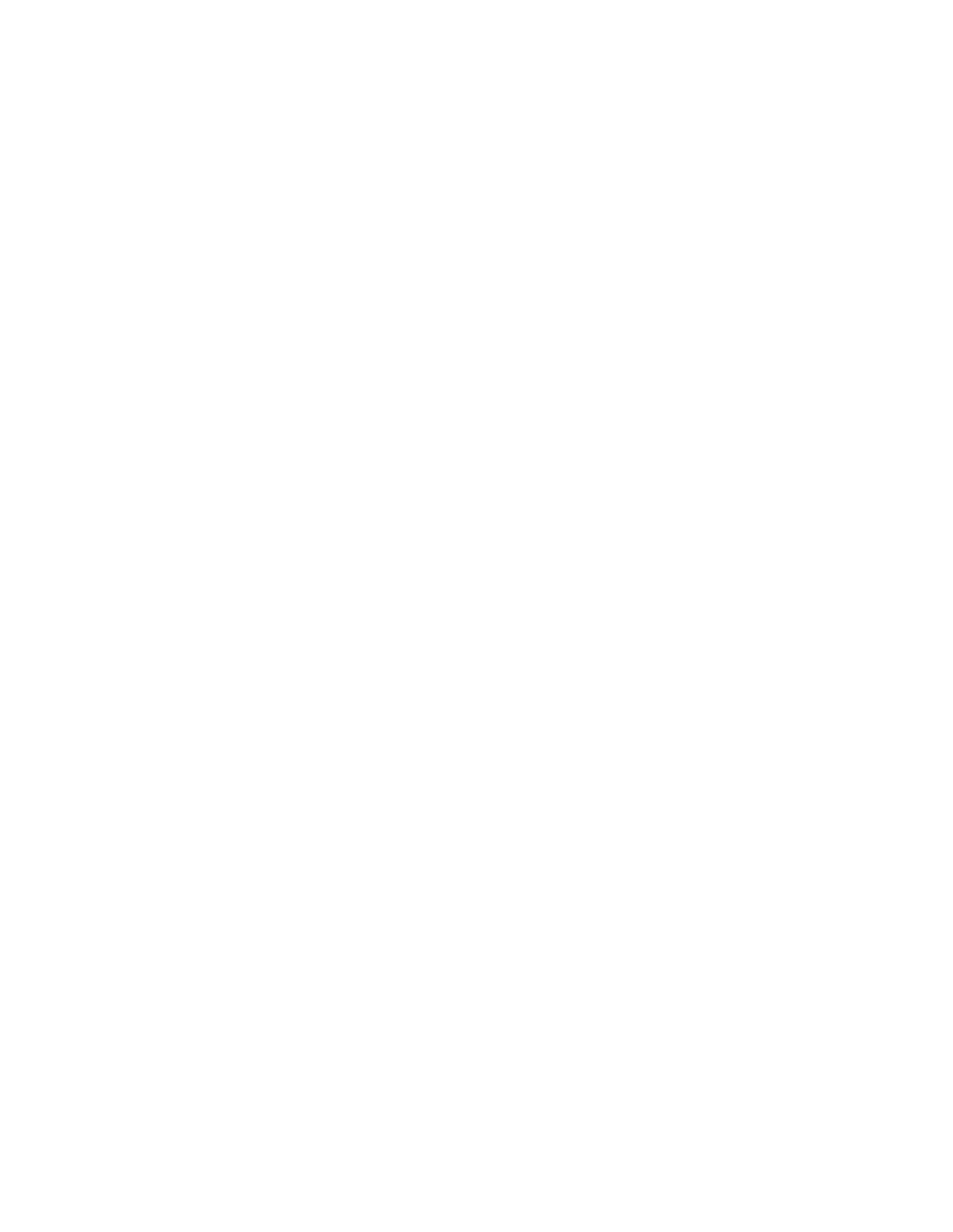### **FOREWORD**

Once in awhile, the perfect book comes along at the perfect time. *Pass the Bar!* is just such a book, arriving at an ideal time to help law students and legal educators get a grip on how to maximize each student's chance for success on the bar exam in the jurisdiction of his or her choice.

In their Introduction, the authors accurately refer to the bar exam as the "last hurdle" in a student's quest to become a licensed attorney. The approach the authors take to help a student clear this hurdle is both logical and powerful, and would immediately enhance any bar taker's chances of success. Beginning with critical background information about the application and examination process, the book moves to foundational educational principles that will increase the student's ability to learn effectively, and then to concrete strategies each student can use profitably to approach multiple-choice, essay, and performance questions with confidence. While this book would be useful at any point in a student's legal education, it would be particularly valuable to rising thirdyear law students who are facing the reality of a bar exam within a year.

Each chapter contains core concepts that are followed by reflection questions and hands-on exercises that pull the reader into the subject at hand. These questions and exercises turn what might otherwise be an overwhelming sea of information into useful knowledge that is personally meaningful to each reader. Rooted in active learning principles, the book could easily be used as a self-instructional guide by individual students seeking answers to their bar exam questions.

And while the book is an empowering self-instructional tool, it lends itself equally well to use in a group or classroom setting. For many learning styles, there is strength in numbers. The synergy created by a group of students who choose to go through the chapters together, or in a classroom led by an experienced law professor, would enhance the learning of each group participant. In any case, the tone of the book is so congenial and the information so accessible that each reader—whether working in a group or working alone—will develop a sense of personal engagement with the authors throughout the book.

The powerful impact of this book's logical structure should come as no surprise. The authors are experienced legal educators with shared expertise in bar preparation and legal learning. After graduating with honors and law review credentials from Wake Forest University School of Law, Professor Denise Riebe began her career practicing in an international law firm and then became the regional director for a commercial bar review company. Later, she moved into legal education, earning high student praise as an adjunct professor here at the University of North Carolina School of Law before moving to a position at Duke University School of Law. Professor Michael Hunter Schwartz has been a law professor for over thirteen years and has specific expertise in law student learning and law school teaching. Recently, he published *Expert Learning for*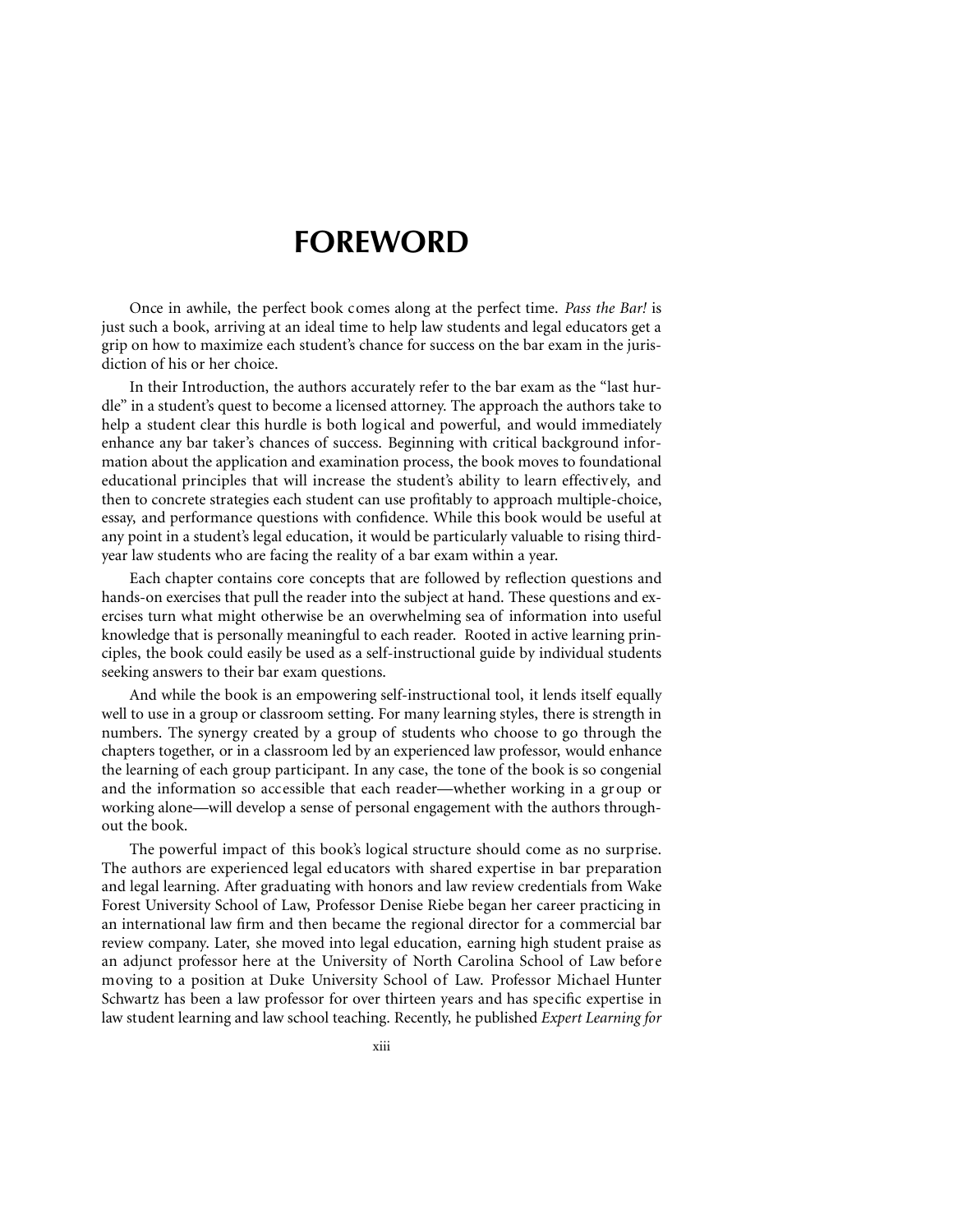*Law Students*, a book that has its roots in self-regulated learning theory and in his practical expertise as director of the STELLARTM law student program at Western State University College of Law in Fullerton, California, a highly successful academic support and bar preparation program.

*Pass the Bar!* gives every law student—and every legal educator working with students-a tool that can be used to help students clear the last hurdle in the race they began when they started law school. Rather than facing that hurdle uncertain and alone, any student can now approach this challenge with confidence and with a coach by his or her side. It is a book I will recommend happily to generations of students as they gather their energy to cross the finish line in this important and challenging race.

> —Professor Ruth Ann McKinney Director, The Writing & Learning Resources Center The University of North Carolina School of Law Chapel Hill, North Carolina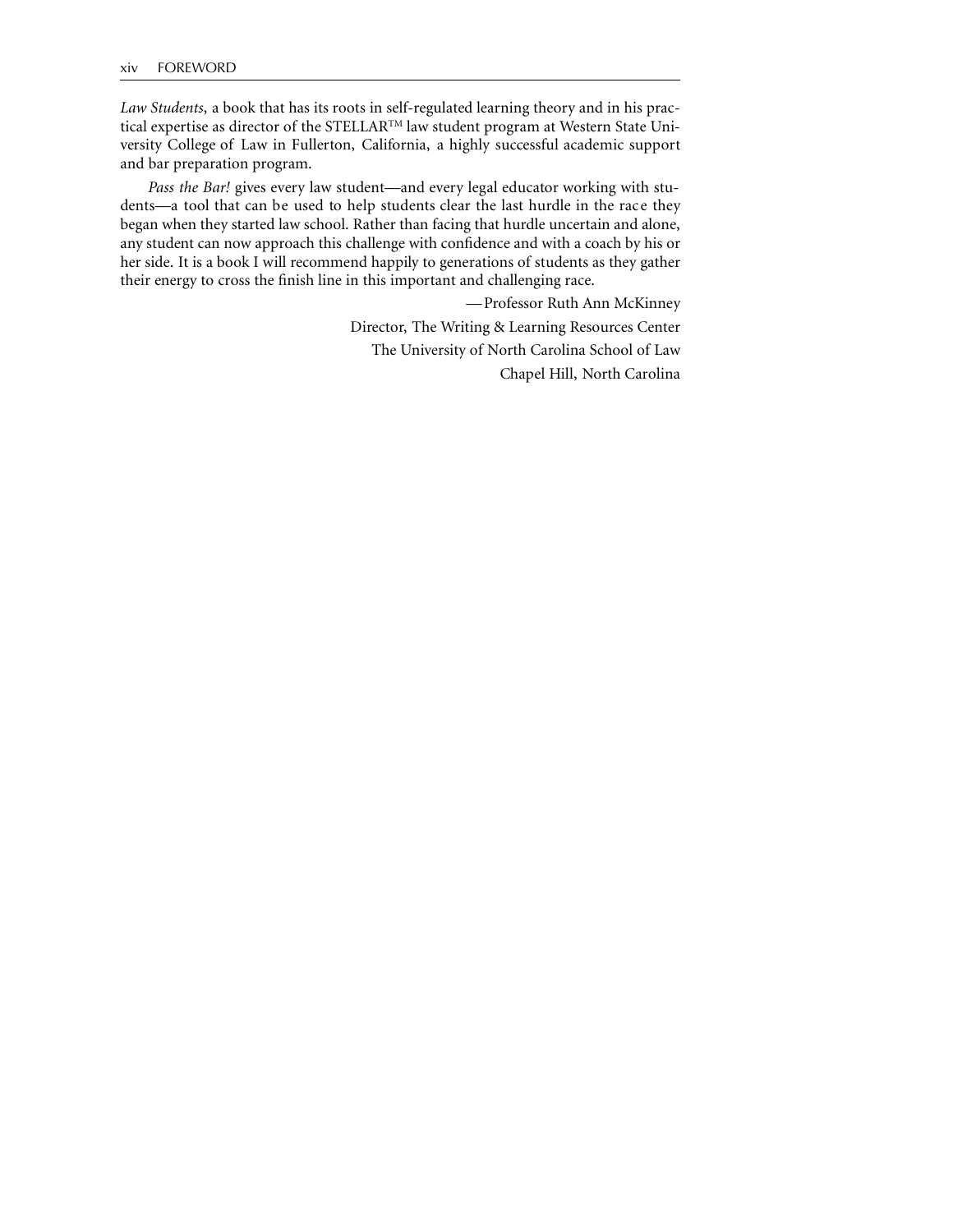### **PREFACE**

The time for your bar exam—the final hurdle for obtaining your law license and becoming a licensed attorney—is drawing near. If you're like most students, you're feeling some apprehension about, and aren't looking forward to, the bar exam—and for good reason: there's a lot at stake! The good news is that by understanding the bar review and bar exam process, making strategic studying decisions, and following a smart study plan, you can pass the bar. That's what this book will help you do.

So, what do we know? And why should you believe that we can help you pass the bar?

Professor Ri ebe's first contact with a bar exam was taking—and passing!—the Virginia bar exam in 1986. After practicing for two ye ars with a large, international firm, she moved to North Ca rolina and sat for—and passed!—the North Ca rolina bar exam. Th en she became the North Ca rolina Di rector for Bar/Bri, a nati onal bar revi ew com p a ny.

In her role as the North Carolina Director of Bar/Bri, she inevitably met students who were unsuccessful on their bar exams. (We've yet to see a one hundred percent passage rate in any state.) Her heart went out to these students. After thousands of dollars and years of time invested in becoming attorneys, these students were devastated by their failure to pass their final hurdle to becoming licensed. Perhaps even more painful, it was a public failure—fellow students, friends, families, and employers all knew that these students, consistently high achievers, had "failed."

Professor Riebe wanted to know what differentiated passers and "repeaters" (those failing their exams who would need to take the exams again), and she felt a personal obligation to help those who used her company's products.

In 1994, she started informally meeting and talking with repeaters, debriefing them about their bar exam experiences, and trying to diagnose why they weren't successful in passing their bar exams. She also started helping repeaters prepare to take the bar a second time—explaining the process and helping them with study plans and essay writing. And it worked. Despite the low passage rates that repeaters face, $\frac{1}{2}$  a high percentage of the repeaters with whom she worked passed the bar on their next attempt.

Professor Riebe eventually left her job with Bar/Bri to teach at the University of North Carolina School of Law in Chapel Hill, North Carolina ("UNC"). At UNC, she had another opportunity to work with repeaters when the Director of the law school's

<sup>1.</sup> Students repeating bar exams have significantly lower passage rates than first-time takers. *See* National Conference of Bar Examiners, *2004 Statistics*, The Bar Examiner 10–12 (May 2005), *available at* www.ncbex.org/pubs/pdf/740205\_2004statistics.pdf. For example, here are a few comparisons of passage rates for first-time takers and repeaters for the July 2004 bar exam: Alabama, 86% compared to 17%; Georgia, 87% compared to 29%; Michigan, 76% compared to 28%; and Maryland, 73% compared to 23%. *Id.* at 10–11.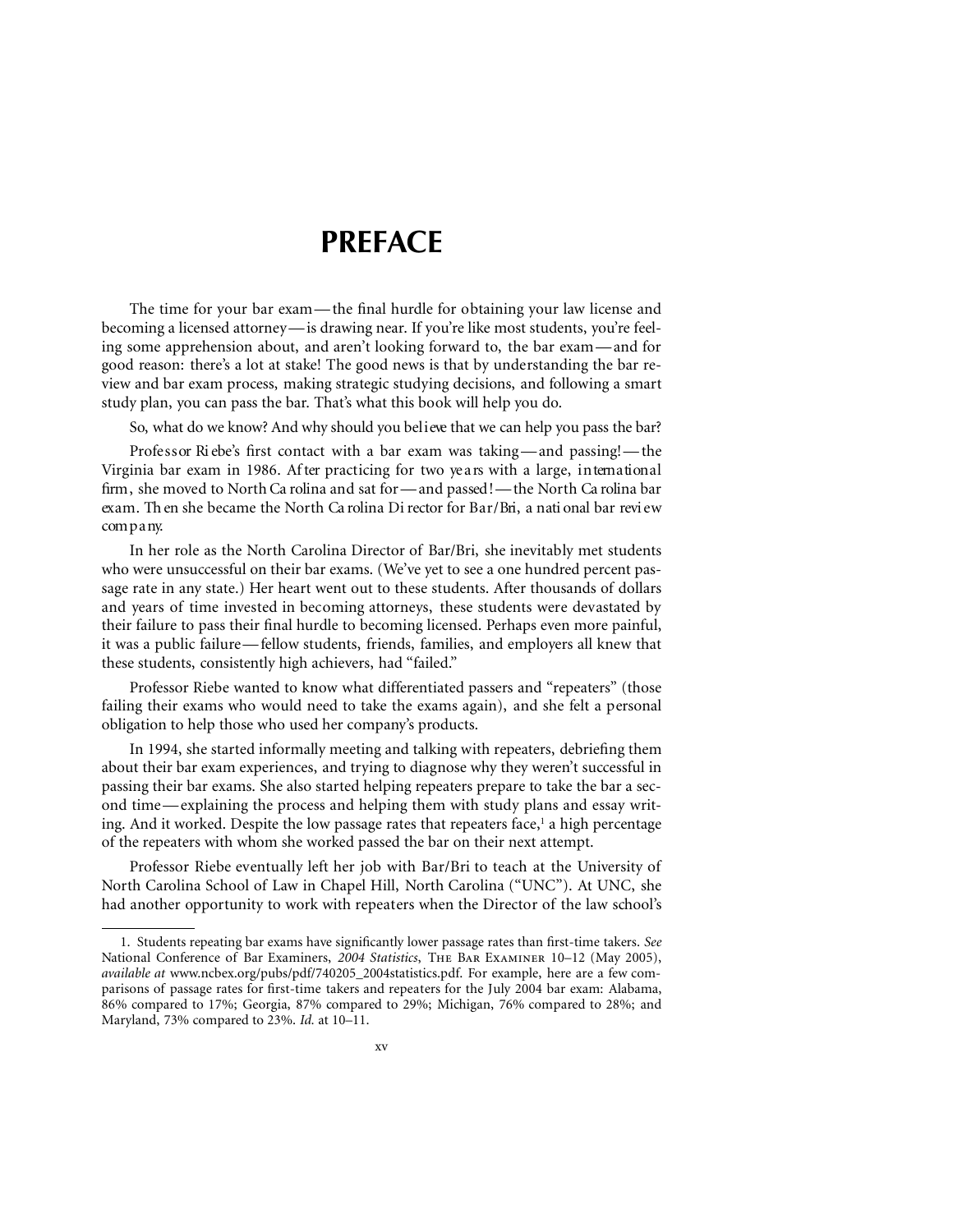Writing and Learning Resources Center invited her to help coach a group of students who were repeating their bar exams. At the same time, she started a consulting and coaching company, Pass the Bar!®, to provide individualized services to students preparing for bar exams.

Through her experiences with bar review courses, bar exams, consulting, and coaching students, Professor Riebe has developed a good sense of what separates passers from repeaters, and consequently what it takes to pass the bar. Since bar examiners keep most test results confidential, and usually only repeaters have a right to review their exams, her perspective is necessarily based on her first-hand experience. Her personal experience has been that, in most cases, not much separates passers and repeaters just a little more work, information, or focus. What a shame, she thought, not to provide an early heads-up to save students the pain and price of failing.

Fortunately, the law schools where she teaches—she's now a Senior Lecturing Fellow at Duke University School of Law in Durham, North Carolina, and still an adjunct professor at UNC's School of Law—allow her to teach bar exam workshops to thirdyear students so they can start preparing themselves for the bar exam before their bar review courses begin.

Professor Schwartz also passed a bar exam on the first try—the dreaded California bar exam. He then practiced law for four years before becoming a law professor. He has taught law for thirteen y ears now, teaching many subjects that appear on bar exams (agency, contracts, corporations, criminal law, and remedies).

Six years ago, Professor Schwartz assumed responsibility for the academic support and bar passage programs at Western State University College of Law in Fullerton, California ("Western State"). He was drawn to this work by his interest in learning and his heartfelt belief that law school and bar passage failures are the result of curable problems, not lack of ability. Some of the curable problems include inappropriate study strategies, insufficient persistence, inadequate time management, inadequate stress management, insufficient motivation, and lack of self-confidence.

Accordingly, Professor Schwartz designed and implemented programs at Western State aimed at increasing his law school's bar passage rate while reducing its academic attrition ("flunk-out") rate. These programs have proven successful: even though student-entrance credentials did not change, and the first-year attrition rate decreased by 67.5%, approximately 35% more students passed their bar exams on their first attempts than had done so in the past.<sup>2</sup>

Professor Schwartz has also written extensively in the areas of law school teaching and learning methodology. <sup>3</sup> His book, *Expert Learning for Law Students*, is designed to

<sup>2.</sup> When Professor Schwartz took over Western State's academic support and bar passage programs, the law school's bar passage rate was hovering around 34% (29% at its lowest point). Since then, the law school's passage rate has steadily climbed (with the exception of some February bar exam deviations) as follows: 34% (July 2001), 43% (Feb. 2002), 44% (July 2002), 41% (Feb. 2003), 46% (July 2003), 40% (Feb. 2004), and 49% (July 2004).

<sup>3.</sup> *See, e.g.*, Michael Hunter Schwartz, Expert Learning For Law Students (2005); Michael Hunter Schwartz, *Teaching Law Students to Be Self-Regulated Learners*, 2003 Mich. St. D.C.L. L. Rev. 447; Michael Hunter Schwartz, *Teaching Law By Design: How Learning Theory and In structional Design Can Inform and Reform Law Teaching*, 38 San Diego L. Rev. 347 (2001). Professor Schwartz is also a member of the Steering Committee for the Clinical Legal Education Association's monograph on legal education, *The Best Practices of Law Schools for Preparing Students to Practice Law* (forthcoming 2006).